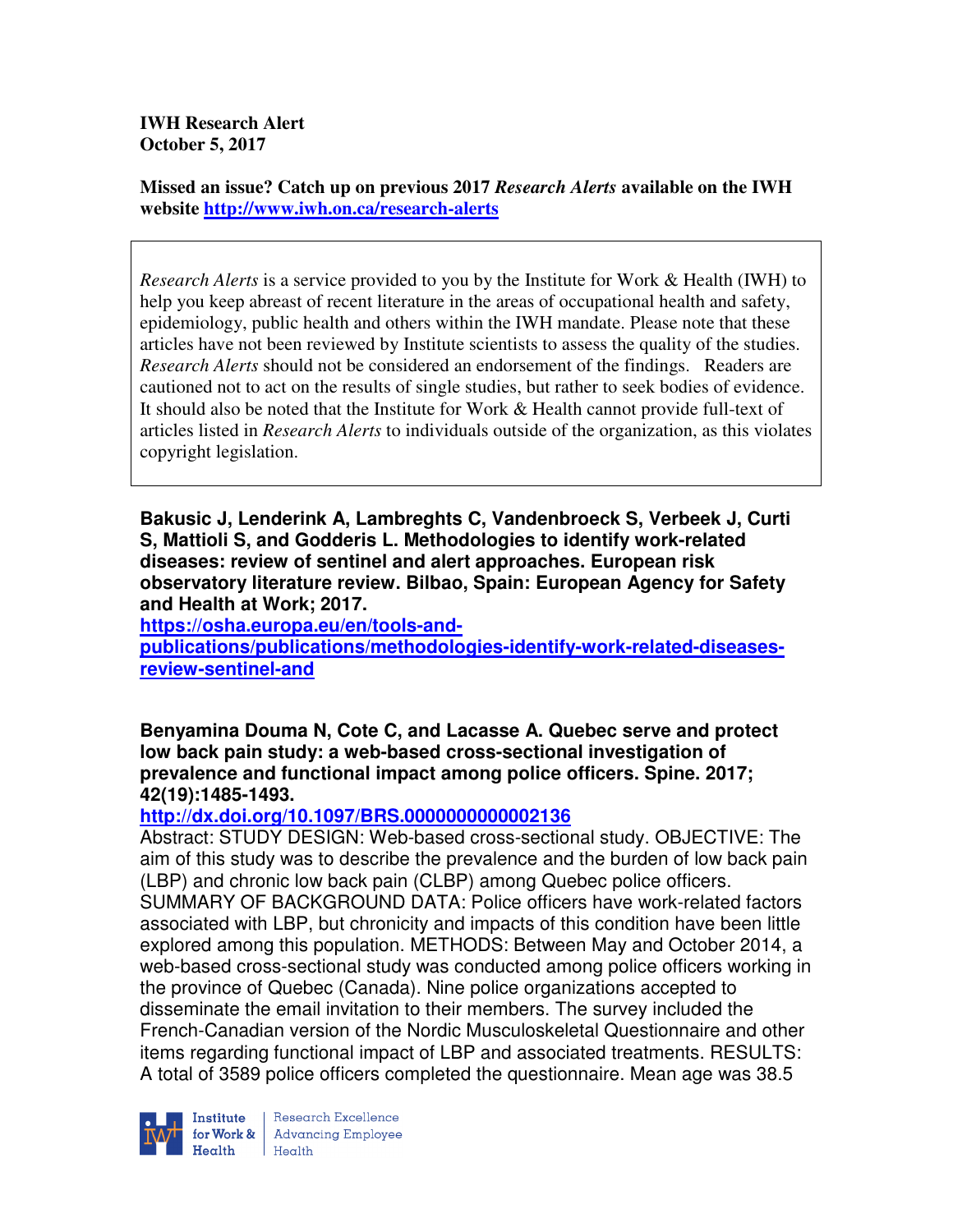+/- 8.7 years, 32.0% were women, and 67.4% reported being car-patrol officers. A majority reported LBP symptoms in the past 12 months (67.7%) and 96.5% of them perceived that presence of LBP was totally/partially linked to their work in the police force. Prevalence of CLBP among all responders was 28.7%. Police officers reporting CLBP, as compared to those reporting acute or subacute LBP symptoms in the past 12 months, were more likely to report LBP-related reduction of work activities (64.4% vs. 45.7%;  $P < 0.001$ ) and more working days lost in the past 12 months (average of 11.9  $+/-$  43.5 vs. 1.5  $+/-$  9.8; P < 0.001). A greater proportion also reported LBP-related health care visits in the past 12 months (86.2% vs. 64.2%;  $P < 0.001$ ) and current use of pain medications/complementary alternative medicines (90.1% vs. 69.7%; P < 0.001). CONCLUSION: CLBP is a frequent and burdensome condition among Quebec police officers. Our results underline the importance for police organizations to promote CLBP prevention and to implement workplace management programs. LEVEL OF EVIDENCE: 3

### **Berube ME, Poitras S, Bastien M, Laliberte LA, Lacharite A, and Gross DP. Strategies to translate knowledge related to common musculoskeletal conditions into physiotherapy practice: a systematic review. Physiotherapy. 2017; [epub ahead of print].**

# **http://dx.doi.org/10.1016/j.physio.2017.05.002**

Abstract: BACKGROUND: Many physiotherapists underuse evidence-based practice guidelines or recommendations when treating patients with musculoskeletal disorders, yet synthesis of knowledge translation interventions used within the field of physiotherapy fails to offer clear conclusions to guide the implementation of clinical practice guidelines. OBJECTIVES: To evaluate the effectiveness of various knowledge translation interventions used to implement changes in the practice of current physiotherapists treating common musculoskeletal issues. DATA SOURCES: A computerized literature search of MEDLINE, CINHAL and ProQuest of systematic reviews (from inception until May 2016) and primary research studies (from January 2010 until June 2016). STUDY SELECTION AND ELIGIBILITY CRITERIA: Eligibility criteria specified articles evaluating interventions for translating knowledge into physiotherapy practice. DATA EXTRACTION AND DATA SYNTHESIS: Two reviewers independently screened the titles and abstracts, reviewed full-text articles, performed data extraction, and performed quality assessment. Of a total of 13014 articles located and titles and abstracts screened, 34 studies met the inclusion criteria, including three overlapping publications, resulting in 31 individual studies. RESULTS: Knowledge translation interventions appear to have resulted in a positive change in physiotherapist beliefs, attitudes, skills and guideline awareness. However, no consistent improvement in clinical practice, patient and economic outcomes were observed. LIMITATIONS: The studies included had small sample sizes and low methodological quality. The heterogeneity of the studies was not conducive to pooling the data. CONCLUSIONS AND IMPLICATION OF KEY FINDINGS: The intensity and type

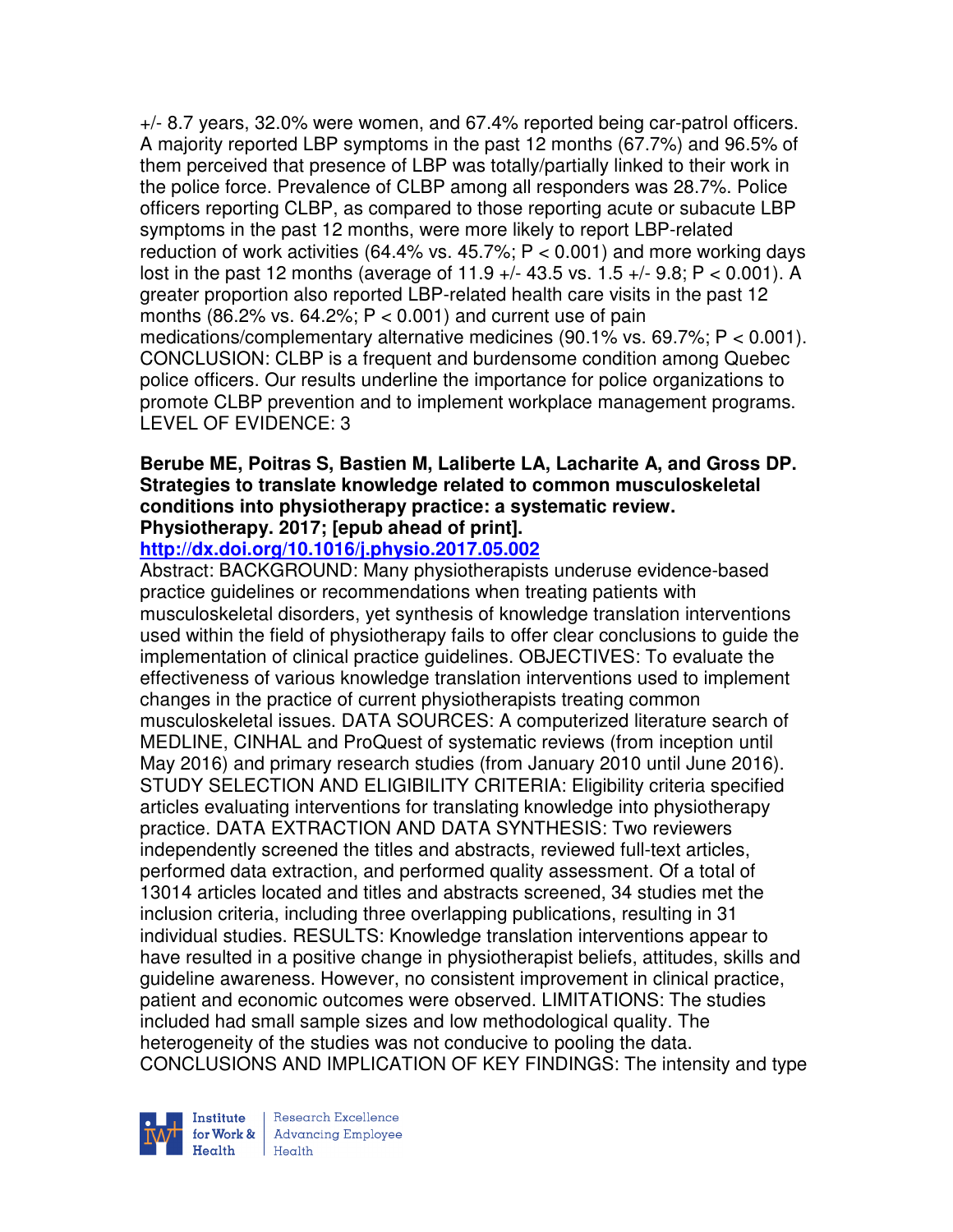of knowledge translation intervention seem to have an effect on practice change. More research targeting financial, organizational and regulatory knowledge translation interventions is needed

#### **La Brooy C and Kelaher M. The research-policy-deliberation nexus: a case study approach. Health Research Policy and Systems. 2017; 15(1):75. http://dx.doi.org/10.1186/s12961-017-0239-z [open access]**

Abstract: BACKGROUND: Decision-makers tend to make connections with researchers far too late in the game of public policy, expecting to find a retail store in which researchers are busy filling shop-front shelves with a comprehensive set of all possible relevant studies that a decision-maker might some day drop by to purchase. This linear type of relation between research and policy needs to be replaced by a more interactive model that facilitates both researchers obtaining a better understanding of policy processes and policymakers being more aware and involved in the conceptualisation and conduct of research. This paper explores the role of governance in facilitating the research-policy nexus, testing a typology of research utilisation based on Murray's (Soc Policy Society 10(4):459-70, 2011) analysis that considers various degrees of researcher-policymaker deliberation in decision-making processes. The projects were all part of various evaluation efforts carried out by the researchers to explore the use of governance in health promotion activities. METHODS: Three case studies were chosen to provide some specific examples that illustrate each level of Murray's typology. The examples involve intersectoral health promotion collaborations that combine evidence-based research in health policy initiatives with various levels of researcher involvement. For all three projects, interview data was collated in the same way, coded thematically and analysed to consider the relationship between researchers and policymakers. RESULTS: Comparing the three models and their applicability to health promotion interventions, it could be observed that all programmes demonstrated successful examples of research translation. Strong governance imperatives structuring relationships led to more successful outcomes, whereby research was successfully translated into a public policy initiative that also led to improved health outcomes. The key idea across all of these models was that strong governance arrangements mitigated some of the barriers evidenced by the varying degrees of deliberation and researcher involvement in processes. CONCLUSIONS: The paper demonstrates that successful research utilisation is related to strong governance agendas and that early and ongoing involvement of relevant decision-makers and researchers in the governance processes, that is both the conceptualisation and conduct of a study, tend to be the best predictors of success

**Elsman EBM, van Rens GHMB, and van Nispen RMA. Impact of visual impairment on the lives of young adults in the Netherlands: a conceptmapping approach. Disability and Rehabilitation. 2017; 39(26):2607-2618. http://dx.doi.org/10.1080/09638288.2016.1236408** 



Research Excellence for Work & Advancing Employee<br>Health Health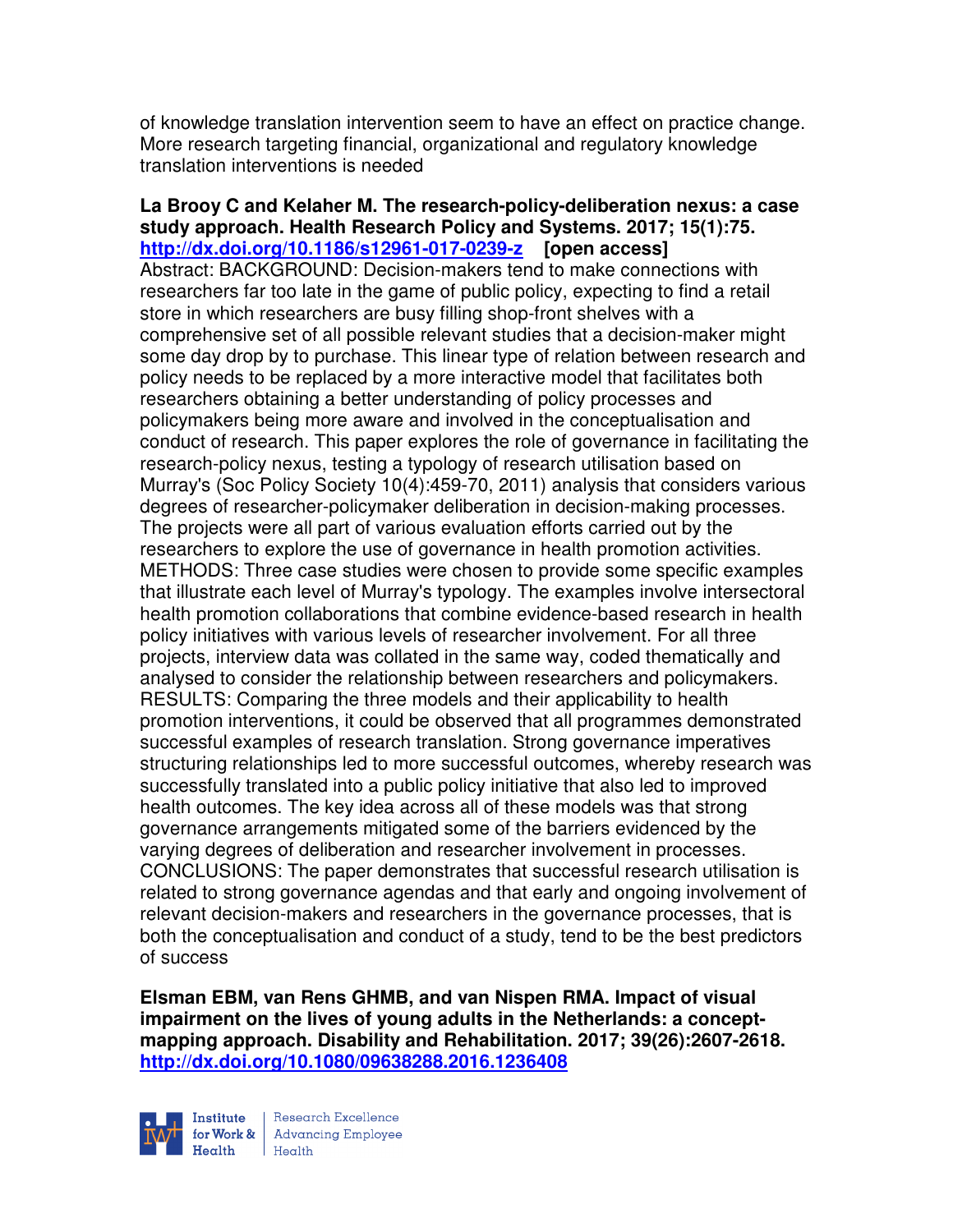Abstract: PURPOSE: While the impact of visual impairments on specific aspects of young adults' lives is well recognised, a systematic understanding of its impact on all life aspects is lacking. This study aims to provide an overview of life aspects affected by visual impairment in young adults (aged 18-25 years) using a concept-mapping approach. METHOD: Visually impaired young adults  $(n = 22)$ and rehabilitation professionals ( $n = 16$ ) participated in online concept-mapping workshops (brainstorm procedure), to explore how having a visual impairment influences the lives of young adults. Statements were categorised based on similarity and importance. Using multidimensional scaling, concept maps were produced and interpreted. RESULTS: A total of 59 and 260 statements were generated by young adults and professionals, respectively, resulting in 99 individual statements after checking and deduplication. The combined concept map revealed 11 clusters: work, study, information and regulations, social skills, living independently, computer, social relationships, sport and activities, mobility, leisure time, and hobby. CONCLUSIONS: The concept maps provided useful insight into activities influenced by visual impairments in young adults, which can be used by rehabilitation centres to improve their services. This might help in goal setting, rehabilitation referral and successful transition to adult life, ultimately increasing participation and quality of life. Implications for rehabilitation Having a visual impairment affects various life-aspects related to participation, including activities related to work, study, social skills and relationships, activities of daily living, leisure time and mobility. Concept-mapping helped to identify the life aspects affected by low vision, and quantify these aspects in terms of importance according to young adults and low vision rehabilitation professionals. Low vision rehabilitation centres should focus on all life aspects found in this study when identifying the needs of young adults, as this might aid goal setting and rehabilitation referral, ultimately leading to more successful transitions, better participation and quality of life

**Harris C, Switzer E, and Gower WS. The Diversity Partners Project: multisystemic knowledge translation and business engagement strategies to improve employment of people with disabilities. Journal of Vocational Rehabilitation. 2017; 46(3):273-285.** 

**http://dx.doi.org/10.3233/JVR-170862 [open access]** 

**Hasanzadeh S, Esmaeili B, and Dodd MD. Impact of construction workers' hazard identification skills on their visual attention. Journal of Construction Engineering and Management. 2017; 143(10):04017070. http://dx.doi.org/10.1061/(ASCE)CO.1943-7862.0001373** 

**Haufe S, Wiechmann K, Stein L, Kuck M, Smith A, Meineke S, Zirkelbach Y, Rodriguez DS, Drupp M, and Tegtbur U. Low-dose, non-supervised, health insurance initiated exercise for the treatment and prevention of chronic low back pain in employees. Results from a randomized controlled trial. PLoS ONE. 2017; 12(6):e0178585.** 

**http://dx.doi.org/10.1371/journal.pone.0178585 [open access]**



Research Excellence **Advancing Employee**  $H_{\text{each}}$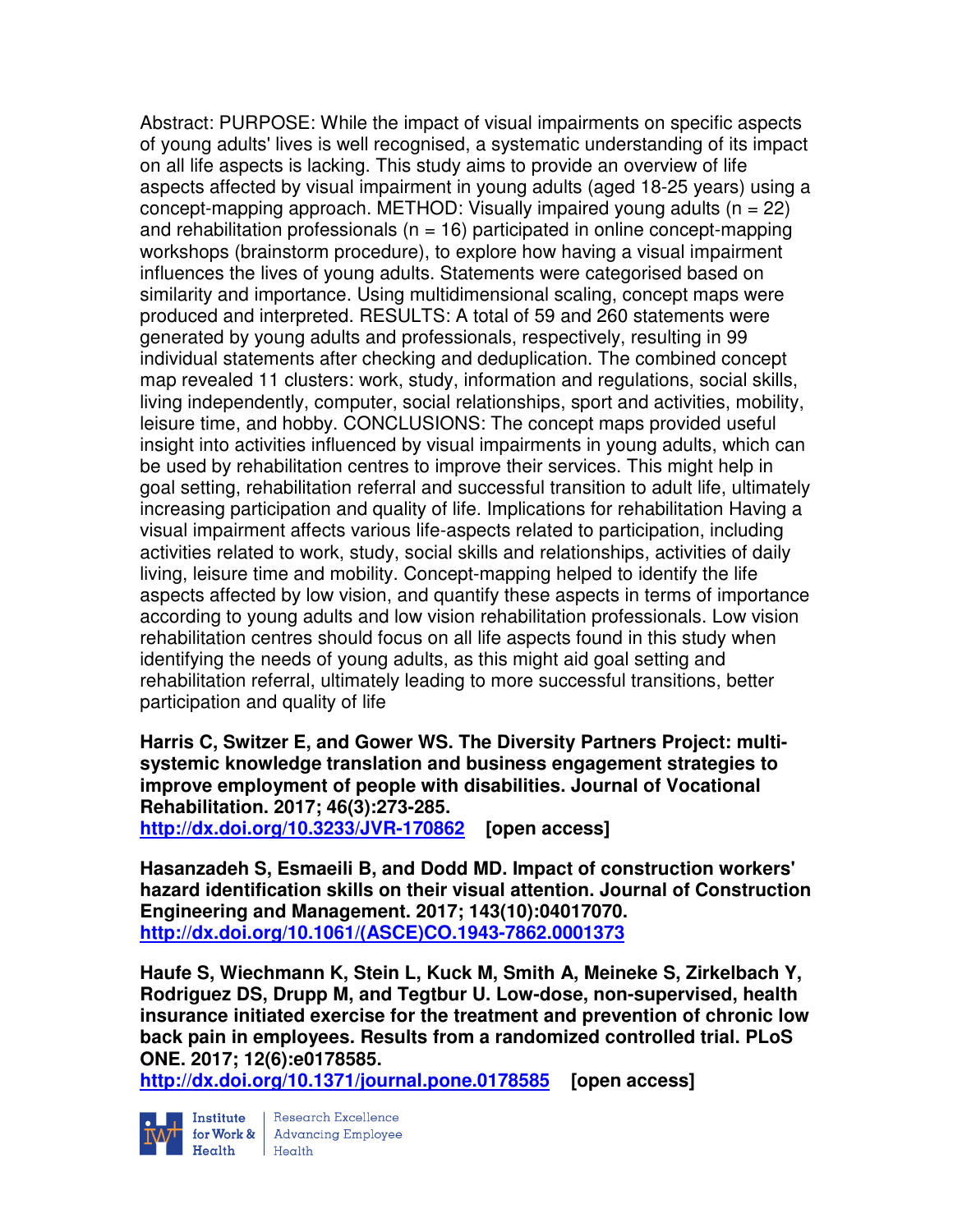Abstract: OBJECTIVE: Back pain is a major problem requiring pragmatic interventions, low in costs for health care providers and feasible for individuals to perform. Our objective was to test the effectiveness of a low-dose 5-month exercise intervention with small personnel investment on low back strength and self-perceived pain. METHODS: Two hundred twenty-six employees (age: 42.7+/-10.2 years) from three mid-size companies were randomized to 5-month non-supervised training at home (3 times/week for 20 minutes) or wait-listcontrol. Health insurance professionals instructed the participants on trunk exercises at the start and then supervised participants once a month. RESULTS: Muscle strength for back extension increased after the 5-month intervention with a significant between-group difference (mean 27.4 Newton [95%CI 2.2; 60.3]) favoring the exercise group ( $p = 0.035$ ). Low back pain was reduced more in subjects after exercise than control (mean difference -0.74 cm [95%CI -1.17; -  $0.27$ ],  $p = 0.002$ ). No between-group differences were observed for back pain related disability and work ability. After stratified analysis only subjects with preexisting chronic low back pain showed a between-group difference (exercise versus controls) after the intervention in their strength for back extension (mean 55.7 Newton [95%CI 2.8; 108.5], p = 0.039), self-perceived pain (mean -1.42 cm [95%CI -2.32; -0.51],  $p = 0.003$ ) and work ability (mean 2.1 points [95%CI 0.2; 4.0], p = 0.032). Significant between-group differences were not observed in subjects without low back pain: strength for back extension (mean 23.4 Newton [95%CI -11.2; 58.1], p = 0.184), self-perceived pain (mean -0.48 cm [95%CI - 0.99; 0.04],  $p = 0.067$  and work ability (mean -0.1 points [95%Cl -0.9; 0.9],  $p =$ 0.999). An interaction between low back pain subgroups and the study intervention (exercise versus control) was exclusively observed for the work ability index  $(p = 0.016)$ . CONCLUSION: In middle-aged employees a low-dose, non-supervised exercise program implemented over 20 weeks improved trunk muscle strength and low back pain, and in those with preexisting chronic low back pain improved work ability

**Karakhan AA and Gambatese JA. Integrating worker health and safety into sustainable design and construction: designer and constructor perspectives. Journal of Construction Engineering and Management. 2017; 143(9):04017069.** 

**http://dx.doi.org/10.1061/(ASCE)CO.1943-7862.0001379** 

**Karlsson LE and Takahashi R. A resource for developing an evidence synthesis report for policy-making. Health evidence network synthesis report, no. 50. Copenhagen: WHO Regional Office for Europe; 2017. http://www.euro.who.int/\_\_data/assets/pdf\_file/0008/347930/HEN50-Web.pdf**

**Kuster AT, Dalsbo TK, Luong Thanh BY, Agarwal A, Durand-Moreau QV, and Kirkehei I. Computer-based versus in-person interventions for preventing and reducing stress in workers. Cochrane Database of Systematic Reviews. 2017; 8:CD011899. http://dx.doi.org/10.1002/14651858.CD011899.pub2** 



Institute Research Excellence<br>for Work & Advancing Employee  $H$ ealth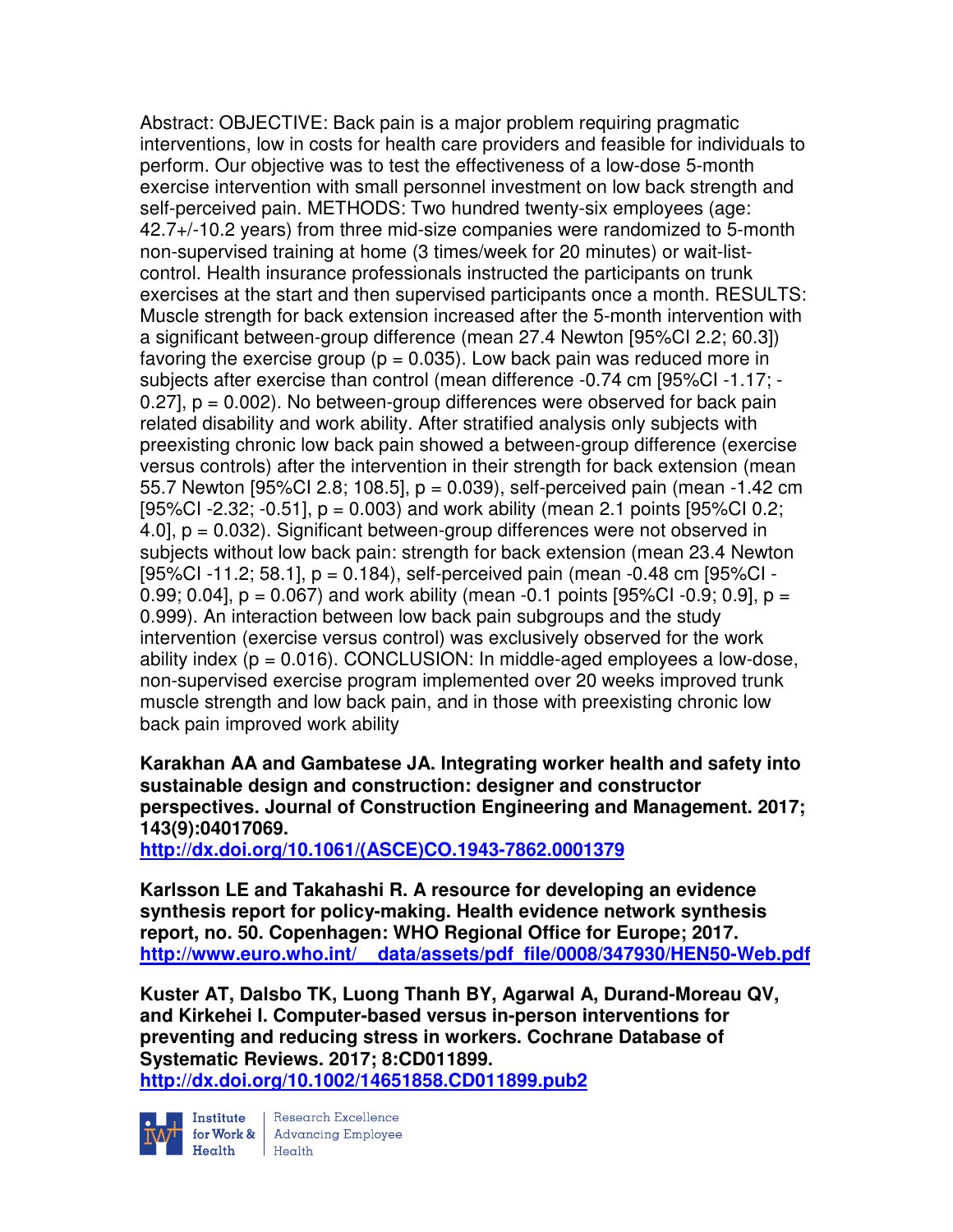Abstract: BACKGROUND: Chronic exposure to stress has been linked to several negative physiological and psychological health outcomes. Among employees, stress and its associated effects can also result in productivity losses and higher healthcare costs. In-person (face-to-face) and computer-based (web- and mobile-based) stress management interventions have been shown to be effective in reducing stress in employees compared to no intervention. However, it is unclear if one form of intervention delivery is more effective than the other. It is conceivable that computer-based interventions are more accessible, convenient, and cost-effective. OBJECTIVES: To compare the effects of computer-based interventions versus in-person interventions for preventing and reducing stress in workers. SEARCH METHODS: We searched CENTRAL, MEDLINE, PubMed, Embase, PsycINFO, NIOSHTIC, NIOSHTIC-2, HSELINE, CISDOC, and two trials registers up to February 2017. SELECTION CRITERIA: We included randomised controlled studies that compared the effectiveness of a computerbased stress management intervention (using any technique) with a face-to-face intervention that had the same content. We included studies that measured stress or burnout as an outcome, and used workers from any occupation as participants. DATA COLLECTION AND ANALYSIS: Three authors independently screened and selected 75 unique studies for full-text review from 3431 unique reports identified from the search. We excluded 73 studies based on full-text assessment. We included two studies. Two review authors independently extracted stress outcome data from the two included studies. We contacted study authors to gather additional data. We used standardised mean differences (SMDs) with 95% confidence intervals (CIs) to report study results. We did not perform meta-analyses due to variability in the primary outcome and considerable statistical heterogeneity. We used the GRADE approach to rate the quality of the evidence. MAIN RESULTS: Two studies met the inclusion criteria, including a total of 159 participants in the included arms of the studies (67 participants completed computer-based interventions; 92 participants completed in-person interventions). Workers were primarily white, Caucasian, middle-aged, and college-educated. Both studies delivered education about stress, its causes, and strategies to reduce stress (e.g. relaxation or mindfulness) via a computer in the computer-based arm, and via small group sessions in the in-person arm. Both studies measured stress using different scales at short-term follow-up only (less than one month). Due to considerable heterogeneity in the results, we could not pool the data, and we analysed the results of the studies separately. The SMD of stress levels in the computer-based intervention group was 0.81 standard deviations higher (95% CI 0.21 to 1.41) than the in-person group in one study, and 0.35 standard deviations lower (95% CI -0.76 to 0.05) than the inperson group in another study. We judged both studies as having a high risk of bias. AUTHORS' CONCLUSIONS: We found very low-quality evidence with conflicting results, when comparing the effectiveness of computer-based stress management interventions with in-person stress management interventions in employees. We could include only two studies with small sample sizes. We have

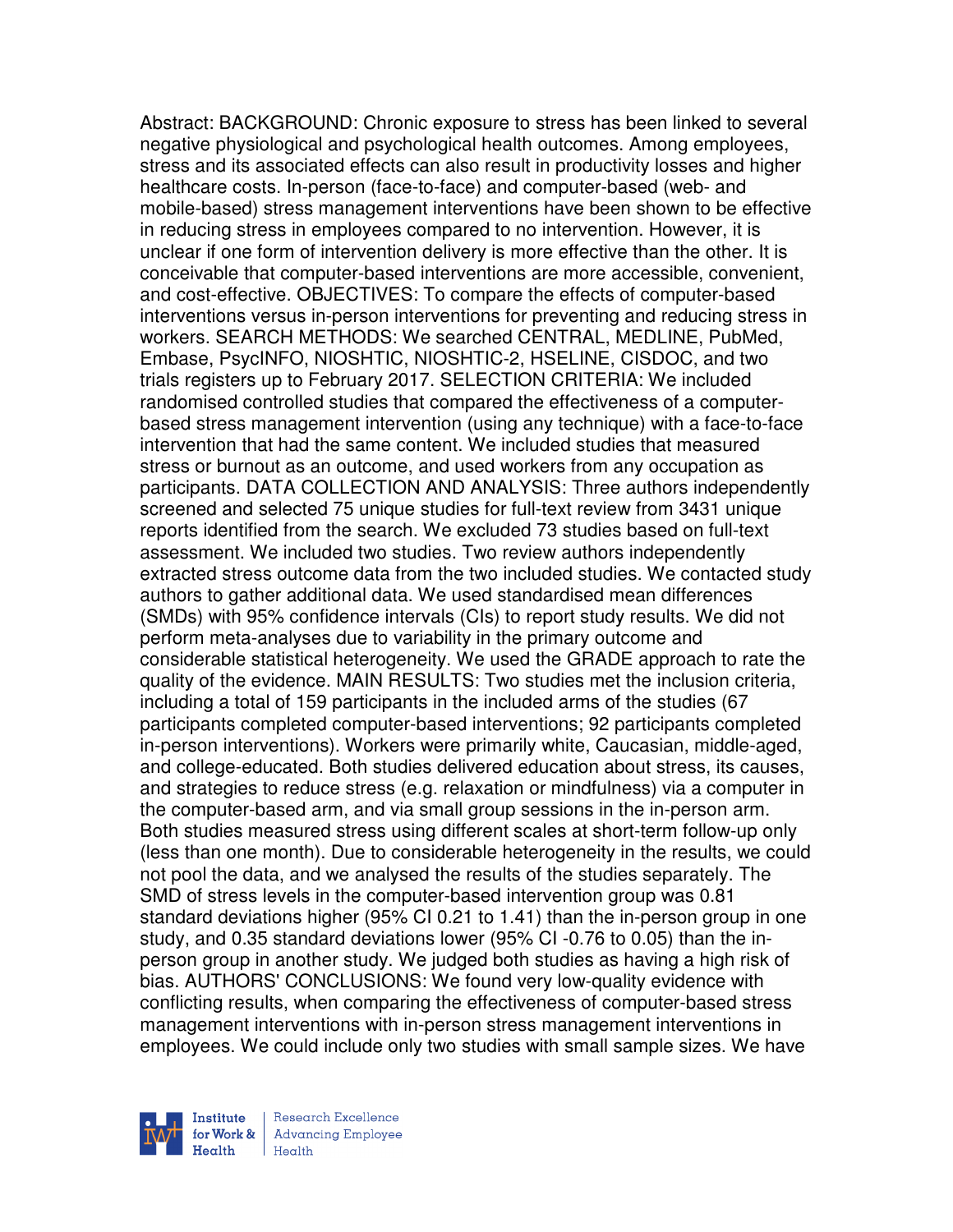very little confidence in the effect estimates. It is very likely that future studies will change these conclusions

#### **Langi FLFG and Balcazar FE. Risk factors for failure to enter vocational rehabilitation services among individuals with disabilities. Disability and Rehabilitation. 2017; 39(26):2640-2647.**

### **http://dx.doi.org/10.1080/09638288.2016.1236410**

Abstract: PURPOSE: To investigate the risk factors for failure of individuals with disabilities to enter the vocational rehabilitation (VR) programme, including the cases where they had been formally accepted but were yet to receive any service. METHODS: We used prospective cohort data from a Midwestern US state, and analysed 126,251 and 94,517 individuals, respectively, for acceptance and admission into VR services. Statistical analysis was conducted using Poisson regression models with robust variance estimator. RESULTS: Individuals with blind/visual disability, had prior history of employment, and who received public support tended to have lower risks of non-acceptance and nonadmission. Being non-White, at higher education, ever/currently married, and with physical/orthopaedic disability appeared to increase the risks of both outcomes. The adjusted relative risk of non-acceptance was 0.58 (95% confidence interval: 0.52, 0.64) if the individuals had 4 or more functional limitations as compared with those with fewer limitations. This factor was not significant for VR admission. CONCLUSION: Disability factors, demographic determinants, and certain miscellaneous characteristics were associated with the risks of non-acceptance and non-admission into VR. Implications for Rehabilitation Individuals with disabilities are more likely to be unemployed than the population without disabilities, and they are thus more prone to adverse health effects of unemployment. Vocational rehabilitation (VR) is a proven intervention to improve employment outcomes among individuals with disabilities. Our study indicates that the complexity of the selection process for entering VR and various factors beyond disability may prevent individuals to benefit from the VR programme. Rehabilitation programme authorities need to monitor and simplify the selection process into VR services and, together with rehabilitation practitioners, promote a selection process that pays careful attention on the factors that are related to individual risk of failure for entering VR

**McAnaney D and Wynne R. Approaches to occupational rehabilitation and return to work in four jurisdictions: a cross-national analysis from the perspective of the ISSA guidelines on return to work and reintegration. International Journal of Disability Management. 2017; 12(e2):1-16. http://dx.doi.org/10.1017/idm.2017.2** 

**Sibley KM, Roche PL, Bell CP, Temple B, and Wittmeier KDM. A descriptive qualitative examination of knowledge translation practice among health researchers in Manitoba, Canada. BMC Health Services Research. 2017; 17(1):627.** 

**http://dx.doi.org/10.1186/s12913-017-2573-9 [open access]**



**Institute** Research Excellence<br> **for Work &** Advancing Employee<br> **Health** Health  $Heath$  Health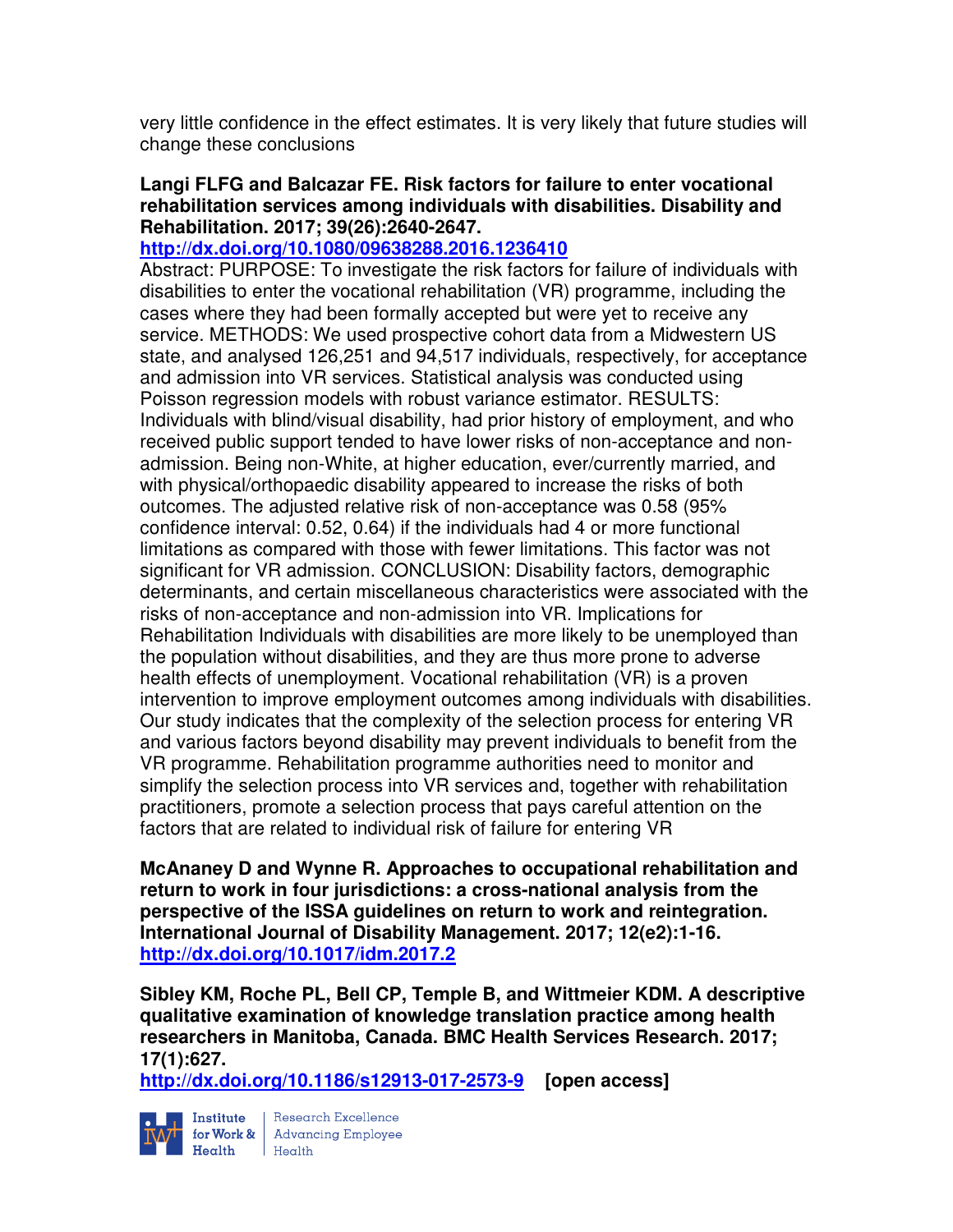Abstract: BACKGROUND: The importance of effective translation of health research findings into action has been well recognized, but there is evidence to suggest that the practice of knowledge translation (KT) among health researchers is still evolving. Compared to research user stakeholders, researchers (knowledge producers) have been under-studied in this context. The goals of this study were to understand the experiences of health researchers in practicing KT in Manitoba, Canada, and identify their support needs to sustain and increase their participation in KT. METHODS: Qualitative semi-structured interviews were conducted with 26 researchers studying in biomedical; clinical; health systems and services; and social, cultural, environmental and population health research. Interview questions were open-ended and probed participants' understanding of KT, their experiences in practicing KT, barriers and facilitators to practicing KT, and their needs for KT practice support. RESULTS: KT was broadly conceptualized across participants. Participants described a range of KT practice experiences, most of which related to dissemination. Participants also expressed a number of negative emotions associated with the practice of KT. Many individual, logistical, and systemic or organizational barriers to practicing KT were identified, which included a lack of institutional support for KT in both academic and non-academic systems. Participants described the presence of good relationships with stakeholders as a critical facilitator for practicing KT. The most commonly identified needs for supporting KT practice were access to education and training, and access to resources to increase awareness and promotion of KT. While there were few major variations in response trends across most areas of health research, the responses of biomedical researchers suggested a unique KT context, reflected by distinct conceptualizations of KT (such as commercialization as a core component), experiences (including frustration and lack of support), and barriers to practicing KT (for example, intellectual property concerns). CONCLUSIONS: The major findings of this study were the continued variations in conceptualization of KT, and persisting support needs that span basic individual to comprehensive systemic change. Expanding the study to additional regions of Canada will present opportunities to compare and contrast the state of KT practice and its influencing factors

**Wagner S, Harder H, Scott L, Buys N, Yu I, Geisen T, and et al. Canadian employee perspectives on disability management. International Journal of Disability Management. 2017; 12(e3):1-9. http://dx.doi.org/10.1017/idm.2017.3** 

**Wanberg J, Javernick-Will A, and Taylor JE. Mechanisms to initiate knowledge-sharing connections in communities of practice. Journal of Construction Engineering and Management. 2017; 143(11):04017085. http://dx.doi.org/10.1061/(ASCE)CO.1943-7862.0001399** 

**Xia N, Wang X, Griffin MA, Wu C, and Liu B. Do we see how they perceive risk? An integrated analysis of risk perception and its effect on workplace safety behavior. Accident Analysis & Prevention. 2017; 106:234-242.**